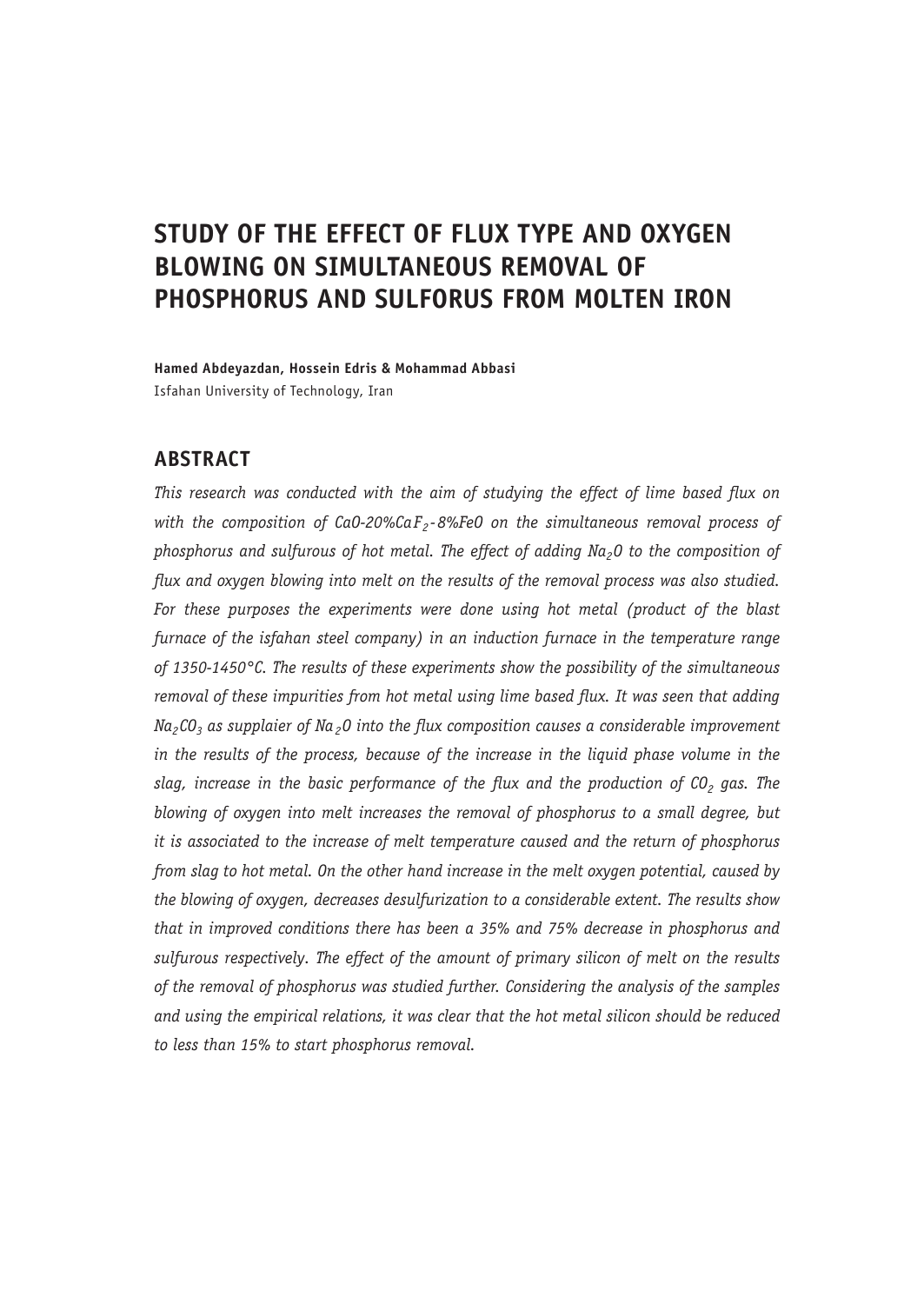# **INTRODUCTION**

Pretreatment of molten iron before melt enters the convertor is one of the nessesitys of new steelmaking processes [1]. This process includes the decreasing of elements such as phosphorus and sulfurous which is done by away of increasing fluxes with a specific chemical composition [1, 2]. Today by using suitable thermodynamical conditions, the removal of phosphorus and sulfurous is done simultaneously and during one process.  $\text{Na}_2\text{CO}_3$  is known to be a powerful reagent for the simultaneous removal of phosphorus and sulfurous [3, 4, 5], but environmental issues caused by the use of this composition and it's effect on the refractory walls have limited it's use. In recent years there has been a wide spread replacement of fluxes with a chemical composition based on lime and containing low amounts of CaF<sub>2</sub> [6, 7]. Therefore this research studies the effect of using basic flux based on lime with low oxide potential on the simultaneous removal of phosphorus and sulfurous. Furthermore the effect of using a low percent of  $Na<sub>2</sub>O$  on flux and also the blowing of oxygen into heat on the results of the removal processes.

# **METHODOLOGY**

Experiments of the simultaneous removal of phosphorus and sulfurous from molten iron (product of the blast furnace of the isfahan steel company) was done in an induction furnace with magnesite refractory and in the temperature range of 1350 -1450°C and in three stages. In each stage of the experiments first samples were taken from the molten iron to identify it's exact chemical composition. Primary materials needed to produce flux containing lime were florin, oxide scale of iron and sodium carbonate that were used with a specific chemical composition and particle size distribution. Produced flux which was 10% of the melt weight (that is 2 kg), was divided into two equal amounts. The first part was added to the surface of the melt during 10 minuets and at the end of this time samples were taken from the hot metal and slag. After one stage of deslaging the rest of the flux was added to the melt in 10 minuets. At the end of this time final samples were taken from hot metal and slag. The slag composition of the stages of the research were as follows:

*First stage:* basic flux based on lime with low oxide potential with the composition of CaO  $-20\%$ CaF<sub>2</sub> $-8\%$ FeO.

*Second stage:* basic flux based on lime with low oxide potential containing a low percentage of  $Na<sub>2</sub>CO<sub>3</sub>$  with the composition of CaO-20%CaF<sub>2</sub>-8%FeO-6%Na<sub>2</sub>O.

Third stage: basic flux based on lime containing Na<sub>2</sub>O accompanied by the blowing of oxygen in heat.

In the third stage for the purpose of oxygen blowing into melt and studying it's effect on the results of the removal processes, a steel lance with zirconia isolated covering was used. It should also be mentioned that in different parts of each stage of research two samples of hot metal and slag were taken to confirm the results. The average of the samples was used to identify the amount of element removal.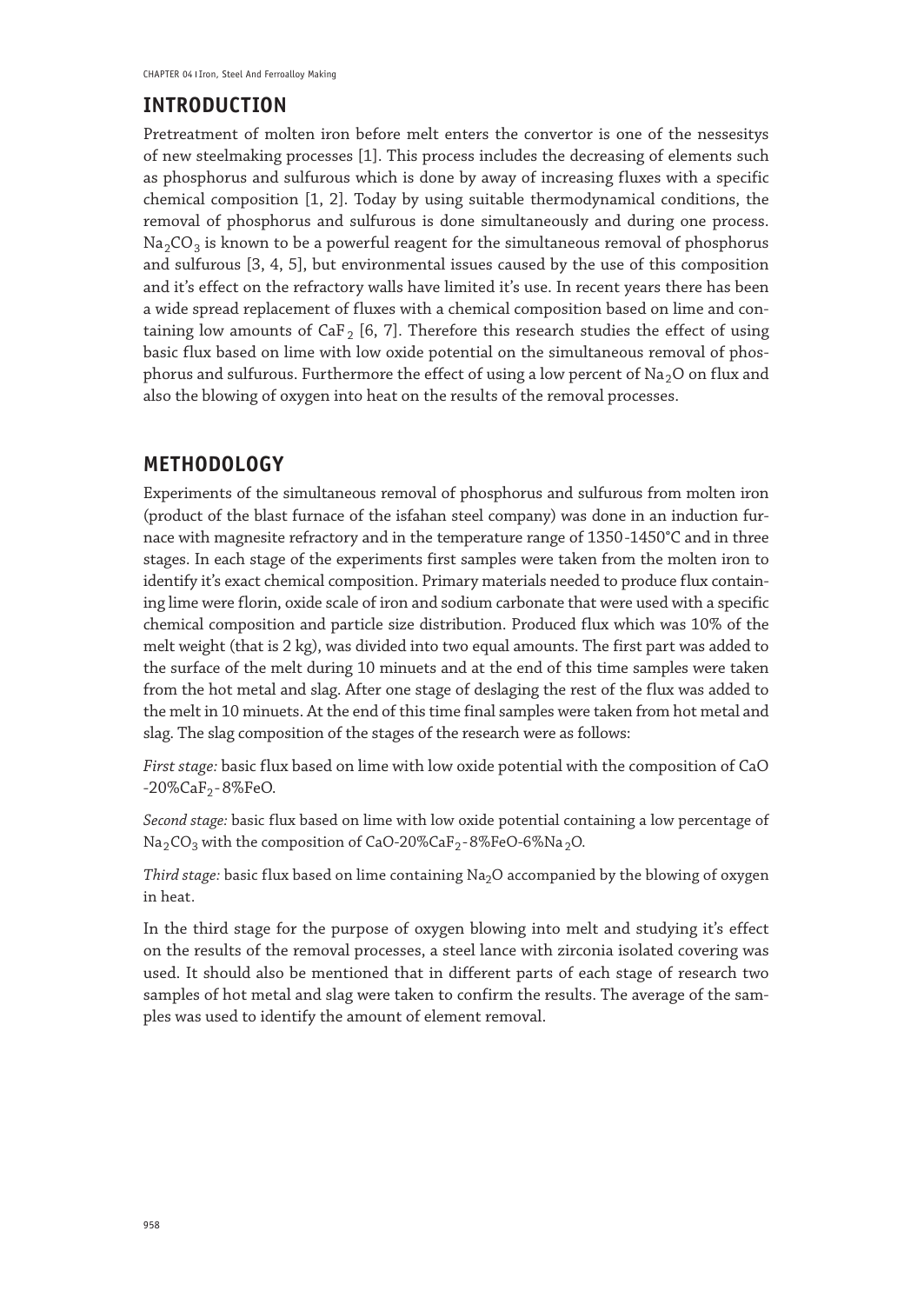# **RESULTS AND DISCUSSION**

### **First Stage**

The results of the analysis of hot metal and slag samples in the first stage of this research has been shown in tables 1 and 2 respectively. The results show that there has been a 11% removal of phosphorus and a 35% removal of sulfurous (from samples A to C). There was also a 94% decrease in the amount of melt silicon. Figure 1 shows the effect of the time of experiment on the results of the removal of these elements.

| Sample / Element      | $\%P$ | %S    | %Si   | %C    |
|-----------------------|-------|-------|-------|-------|
| $A_1$                 | 0.300 | 0.049 | 0.350 | 3.890 |
| $A_{2}$               | 0.302 | 0.048 | 0.350 | 3.910 |
| A <sub>ave</sub>      | 0.301 | 0.049 | 0.350 | 3.900 |
| $B_1$                 | 0.310 | 0.039 | 0.130 | 3.830 |
| B <sub>2</sub>        | 0.307 | 0.039 | 0.140 | 3.800 |
| $B_{\underline{ave}}$ | 0.309 | 0.039 | 0.135 | 3.815 |
| ∪1                    | 0.277 | 0.031 | 0.020 | 3.680 |
| $\mathfrak{c}_2$      | 0.275 | 0.032 | 0.030 | 3.630 |
| $\mathsf{L}_{ave}$    | 0.276 | 0.032 | 0.025 | 3.655 |

Table 1: Chemical composition of hot metal samples in the first stage

Table 2: Chemical composition of slag samples in the first stage

| Sample / Element or component | %P    | %S    | %CaO  | %SiO $\cdot$ | %MaO  | %Fe0 | %MnO |
|-------------------------------|-------|-------|-------|--------------|-------|------|------|
|                               | 0.010 | 0.059 | 27.82 | 39.43        | 18.13 | 5.51 | 4.45 |
| ◡                             | 0.210 | 0.058 | 25.81 | 35.06        | 25.93 | 3.64 | 5.02 |



Figure 1: The phosphorus, sulfurous and silicon change against time in first stage

The phosphorus and sulfurous have been removed according to the following reactions [1, 2].

$$
[P] + 5/2[O] + 3/2(O^{-2}) = (PO4-3)
$$
 (1)

$$
[S] + (O^{-2}) = (S^{-2}) + [O]
$$
 (2)

CaO present in the composition of flux is considered the supplying element of oxygen ion of slag. FeO used in flux is the supplying element of oxygen dissolved in melt. Studying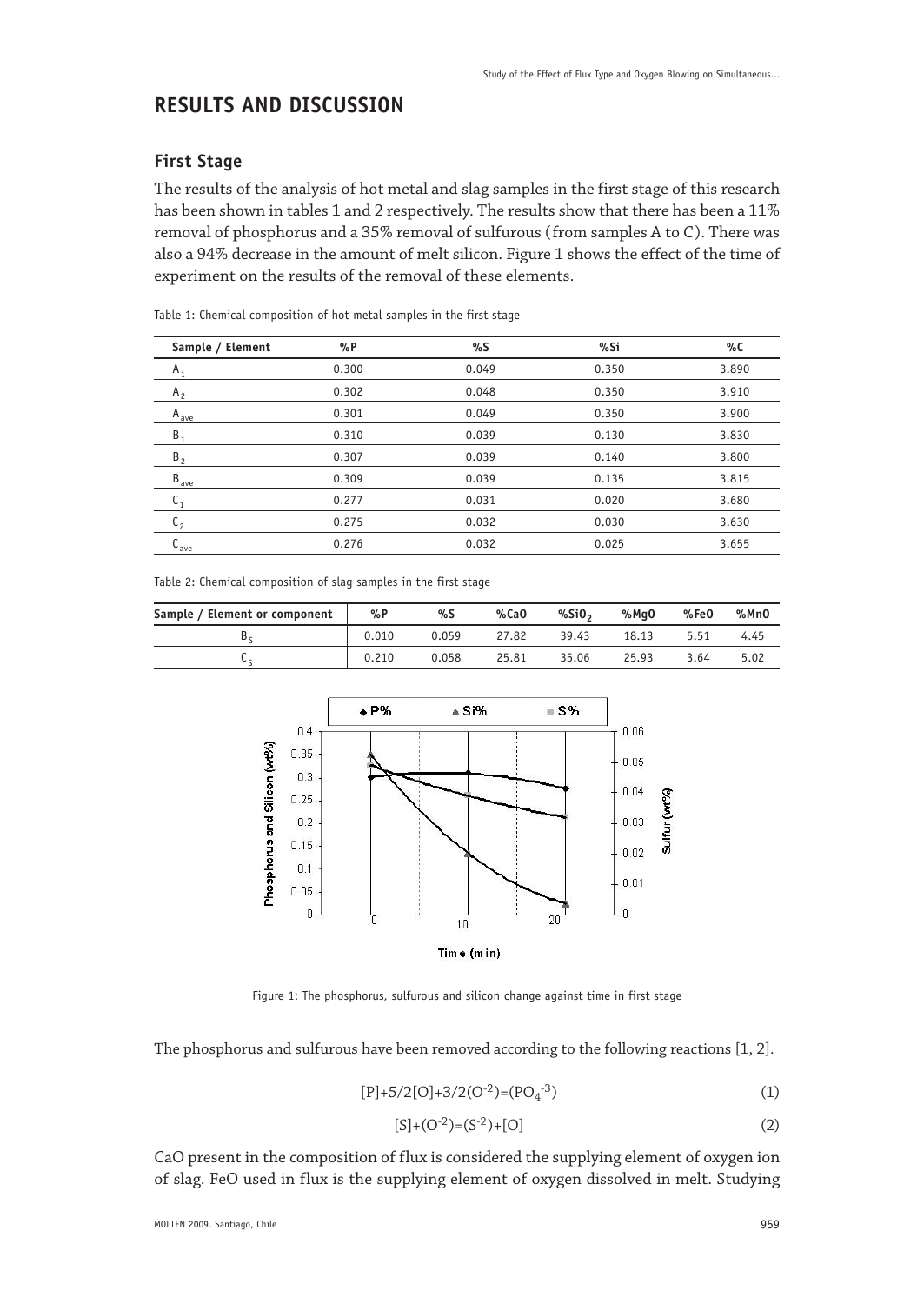the results of the first stage of this research was shows that first amount of preliminary silicon of heat should be reduced to a certain extent so that the removal of phosphorus can then be possible. This can be explained using the amount of Gibbs free energy change for the oxidation reaction of phosphorus and silicon.

$$
Si_{(s)} + O_2 = SiO_2
$$
  $\Delta G^0_{(T=1350^\circ C)} = -623.25 \text{ KJ/mol}$  (3)

$$
1/2P_{2(g)} + 5/2O_{2(g)} = PO_{5/2} \qquad \Delta G^0_{(T=1350^\circ C)} = -360.56 \text{ KJ/mol}
$$
 (4)

The phosphors and silicon activity in hot metal for raoultiant state was considered as follows [8].

$$
a_{Si}
$$
=1.663×10<sup>-5</sup>,  $a_p$ =1.24×10<sup>-5</sup>

Considering the phosphorus and silicon oxides are pure and the partial pressure of oxygen is one atmosphere the amount of ∆G of oxidation reaction of these elements is as bellow [8].

$$
[Si] + O_{2(g)} = (SiO_2) \qquad \qquad \Delta G_{(T=1350^{\circ}C)} = -476.740 \text{ KJ/mol} \tag{5}
$$

$$
[P] + 5/4O_{2(g)} = (PO_{5/2}) \qquad \qquad \Delta G_{(T=1350^{\circ}C)} = -476.740 \text{ KJ/mol}
$$
 (6)

It can be seen that in these conditions the silicon oxide is more stable than phosphorus oxide. Therefore to create the conditions necessary for the removal of phosphorus from hot metal it is necessary that first silicon be oxidized to a certain extent so after that both elements can be removed. This concluded because of the higher affinity of silicon to react with oxygen in the first 10 minuets of this experiment, phosphorus was not removed but the removal of sulfurous began from the start of the experiment and continued with a fairly fixed slope to the end.

#### **Second Stage**

In this stage of the research the effect of adding a small amount of  $Na<sub>2</sub>O$  to the composition of flux based on lime was studied. The results of the analysis of samples of hot metal and slag in this stage is shown in Table 3 and 4 respectively. Figure 2 shows the change of phosphorus, sulfurous and silicon against time. In this stage we had a 35% removal of phosphorus and a 75% removal of sulfurous and the highest amount of decrease in melt silicon.

| Sample / Element   | $\%P$ | %S    | %Si   | %C    |
|--------------------|-------|-------|-------|-------|
| $A_1$              | 0.271 | 0.067 | 0.210 |       |
| A <sub>2</sub>     | 0.270 | 0.067 | 0.140 | 3.690 |
| A <sub>ave</sub>   | 0.271 | 0.067 | 0.175 | 3.755 |
| $B_1$              | 0.267 | 0.043 | 0.020 | 3.510 |
| B <sub>2</sub>     | 0.258 | 0.039 | 0.010 | 3.520 |
| B <sub>ave</sub>   | 0.263 | 0.041 | 0.015 | 3.515 |
| $\mathsf{L}_1$     | 0.185 | 0.018 | 0.002 | 3.240 |
| $\mathfrak{c}_{2}$ | 0.166 | 0.015 | 0.002 | 3.260 |
| ave                | 0.176 | 0.017 | 0.002 | 3.250 |
|                    |       |       |       |       |

Table 3: Chemical composition of hot metal samples in the second stage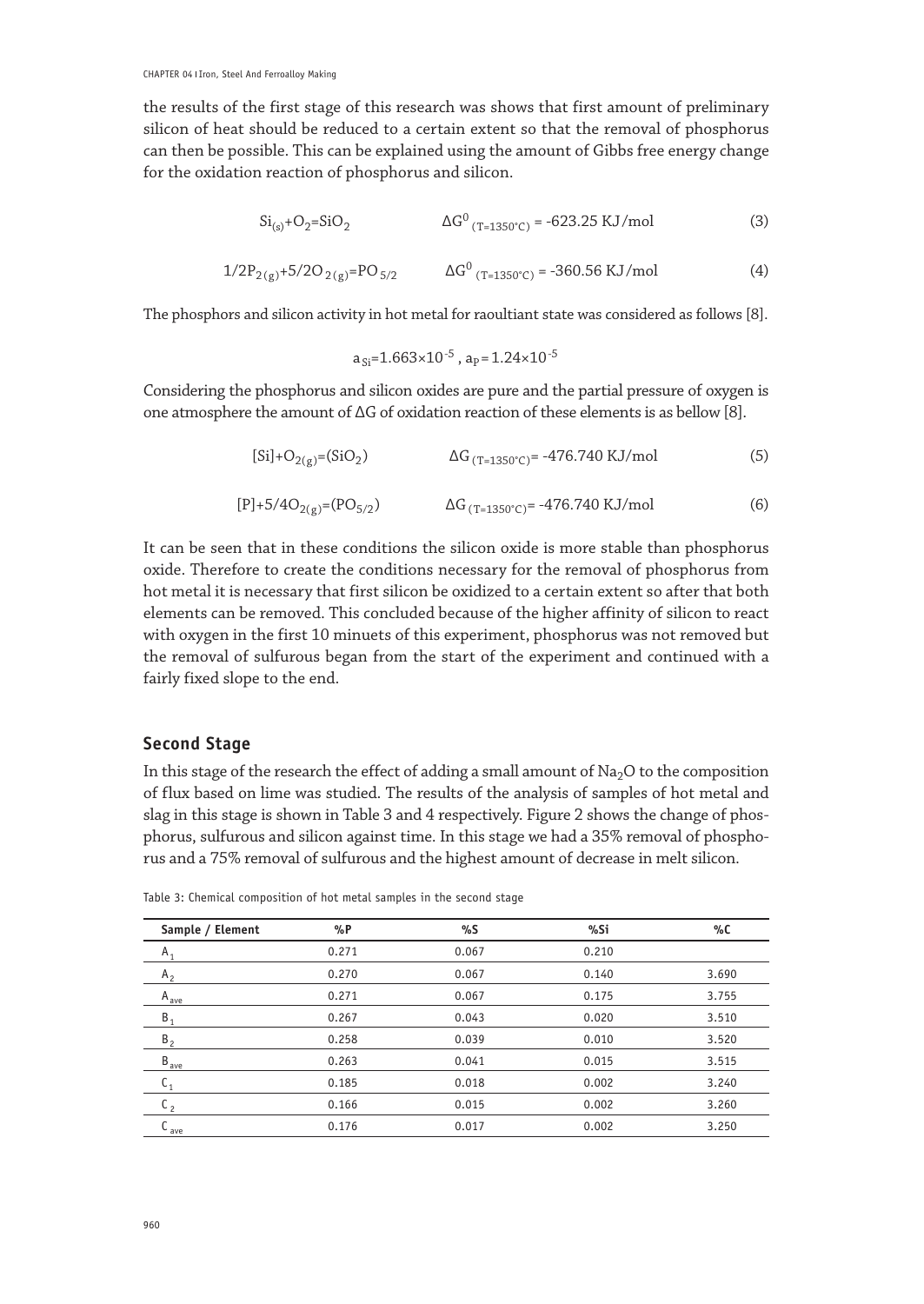0.05

0 M  $0.03$ 

 $002$ 

 $0.01$ 

 $\overline{0}$ 

sulfur (wt%

| Element or component / Sample         | %P     | %S               | %CaO  | %SiO <sub>2</sub> | %Mq0                    | %FeO | %MnO |
|---------------------------------------|--------|------------------|-------|-------------------|-------------------------|------|------|
| $B_{S-Na}$                            | 0.090  | 0.079            | 39.07 | 22.90             | 8.50                    | 7.16 | 4.59 |
| $c_{S-Na}$                            | 0.644  | 0.077            | 47.26 | 17.32             | 12.73                   | 5.24 | 2.55 |
| 0.3<br>$(mP_0)$<br>0.25<br>$\epsilon$ | $-$ P% | $\blacktriangle$ | Si%   | $_{\rm HI}$<br>S% | 0.08<br>$+0.07$<br>0.00 |      |      |

Table 4: Chemical composition of slag samples in the second stage

Phosphorus and Silico

 $0.2$ 

 $0.15$ 

 $0.1$ 

 $0.05$ 

 $\circ$ 

 $\overline{0}$ 

Time (min) Figure 2: The phosphorus, sulfurous and silicon change against time in second stage

 $10$ 

 $Na<sub>2</sub>CO<sub>3</sub>$  is recognized as an effective element in the simultaneous removal of phosphorus and sulfurous. When using  $\text{Na}_2\text{CO}_3$  it dissociates according to reaction 7 and causes the removal of phosphorus and sulfurous [5].

$$
Na2CO3=Na2O+CO2
$$
\n(7)

$$
3(Na2O)+2[P]+5[O]=(3Na2O2O5)
$$
\n(8)

20

$$
(Na2O) + [S] + [C] = (Na2S) + CO(g)
$$
\n(9)

On the other hand as Iwai and Kunisada [8] have emphasized in presence of Na<sub>2</sub>O the removal of silicon increases according to the following reaction.

$$
3(Na_2O) + 2[S] + [Si] = 2(Na_2S) + (Na_2O.SiO_2)
$$
\n(10)

However about the effect of the presence of the Na<sub>2</sub>O in the flux composition and the reasons of the improvement of the results of the removal process, these points are worth mentioning.

Increase in the melt phase volume of slag, increase in the melt phase volume in slag, caused by using  $Na<sub>2</sub>O$  in the flux composition, is one of the causes of improvement in the results of the phosphorus and sulfurous removal process. Na<sub>2</sub>CO<sub>3</sub> with 850°C melting point was in the molten phase in the temperature of the experiments, thus the melt phase volume in slag increased. On the other hand  $Na<sub>2</sub>CO<sub>3</sub>$  decreases the melting point of the flux composition based on lime and on the whole mass transfer increase in the slag phase [5].

#### *The Role of CO<sub>2</sub> Produced by the Dissociation of Na<sub>2</sub> CO<sub>3</sub>*

Considering the fact that Na<sub>2</sub> CO<sub>3</sub> has been used as the source of Na<sub>2</sub>O, the role of CO<sub>2</sub> produced by the dissociation of Na<sub>2</sub>CO<sub>3</sub> can be viewed in two ways. The first the production of  $CO<sub>2</sub>$  by the continuous adding of flux containing Na<sub>2</sub> CO<sub>3</sub> has caused a kind of collision in the melt. This gas also acts as a mixer and improves the mass transfer which will have a useful effect on removal of both elements. The second the production of this gas causes melt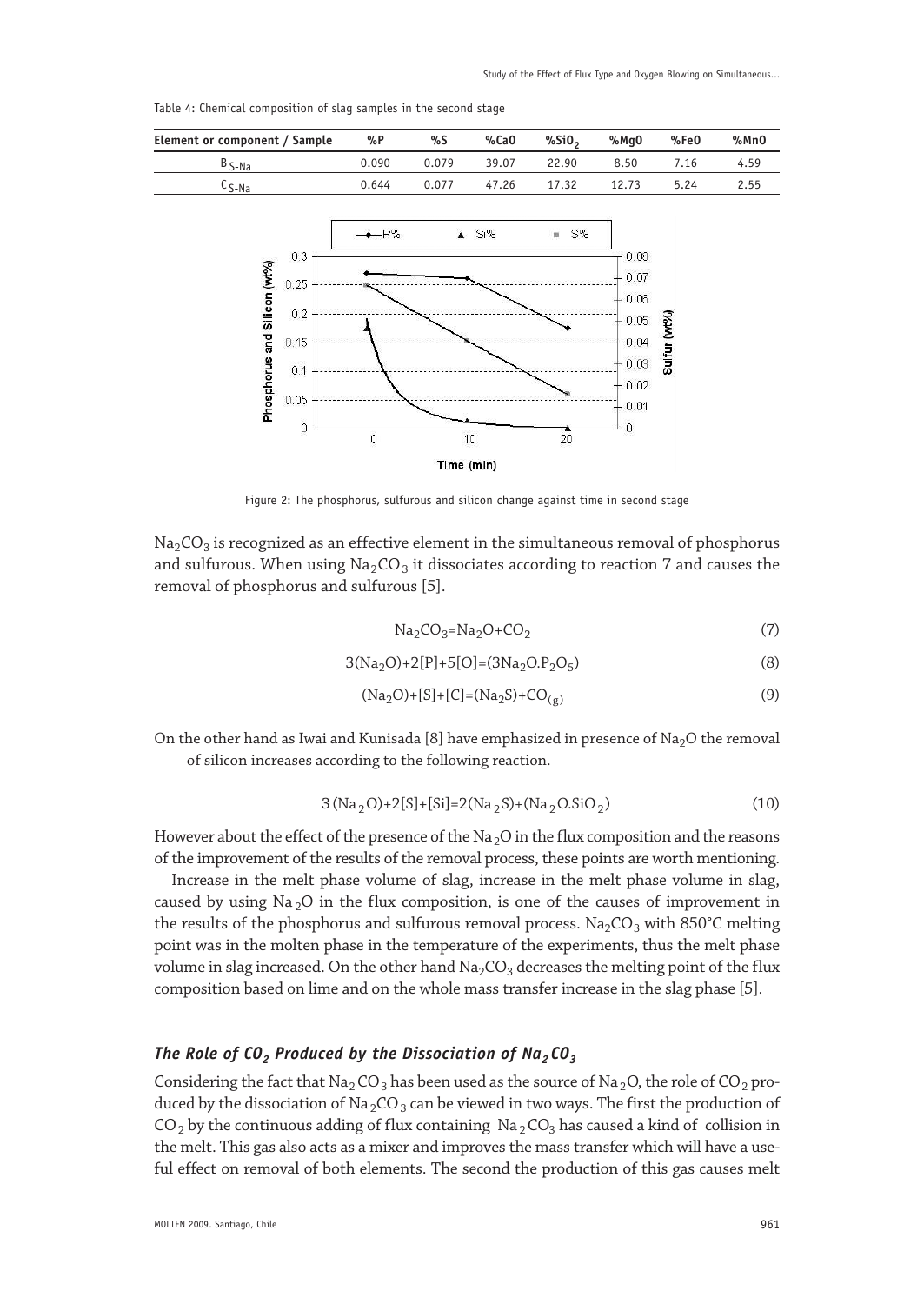oxygen potential to increase and improves the removal of phosphorus and silicon. Some researchees believe that adding  $Na<sub>2</sub>O$  to the flux composition increases the basic power of slag and in this way has a suitable effect on the results of the removal processes.

#### **Third Stage**

The third stage of this research was conducted with flux similar to the second stage and accompanied by the blowing of oxygen into melt. The results of the analysis of melt and slag samples in this stage can be seen in Tables 5 and 6 respectively. As seen in Figure 3 the removal of phosphorus in this stage has increased a small amount and has reached 40% in comparison to the second stage. However desulfurization has decreased a considerable amount and has reached 45%. In studying, these points are worth mentioning.

#### *The Maximum Solubility of Oxygen in Liquid Iron*

Has been proven that in each temperature the maximum dissolution of oxygen in liquid iron is a fixed amount. Therefore it is wrong to expect that with blowing more oxygen in to melt the oxygen potential will rise and the removal of the phosphorus will improve. Temperature effects: the blowing of oxygen in this stage has caused increase in melt temperature this thermodynamically causes decrease in the removal of phosphorus.

Return of phosphorus to melt: the return of phosphorus to melt occurs because of increase in the activity of  $P_2O_5$  in the slag. In the last seconds of the experiment the activity of lime and sodium carbonate of slag decreases and therefore the activity of  $P_2O_5$  in slag increases and phosphorus returns to melt. At the same time because of increase in temperature, which is caused by the blowing of oxygen into compositions such as  $CaO.P<sub>2</sub>O<sub>5</sub>$  composition lose their stability and thus phosphorus returns to melt. However the considerable decrease in desulfurization is caused by the increase in the oxygen potential of heat.

| Sample / Element | $\%P$ | %S    | %Si   | %C    |
|------------------|-------|-------|-------|-------|
| $A_1$            | 0.268 | 0.060 | 0.280 | 4.070 |
| A <sub>2</sub>   | 0.264 | 0.056 | 0.250 | 4.040 |
| $A_{ave}$        | 0.266 | 0.058 | 0.265 | 4.055 |
| $B_1$            | 0.215 | 0.051 | 0.040 | 3.850 |
| B <sub>2</sub>   | 0.200 | 0.050 | 0.050 | 3.720 |
| $B_{\text{ave}}$ | 0.208 | 0.051 | 0.045 | 3.785 |
| C <sub>1</sub>   | 0.163 | 0.033 | 0.002 | 3.440 |
| $\mathfrak{c}_2$ | 0.157 | 0.030 | 0.001 | 3.420 |
| $L_{ave}$        | 0.160 | 0.032 | 0.002 | 3.430 |

Table 5: Chemical composition of hot metal samples in the third stage

Table 6: Chemical composition of slag samples in the third stage

| Sample / Element or component | %P    | %S    | %CaO  | %SiO2 | %MaO  | %Fe0 | %MnO |
|-------------------------------|-------|-------|-------|-------|-------|------|------|
| Dr.                           | 0.427 | 0.070 | 36.04 | 21.53 | 12.00 | 7.37 | 3.58 |
|                               | 0.270 | 0.070 | 39.61 | 16.82 | 21.49 | 5.00 | 1.19 |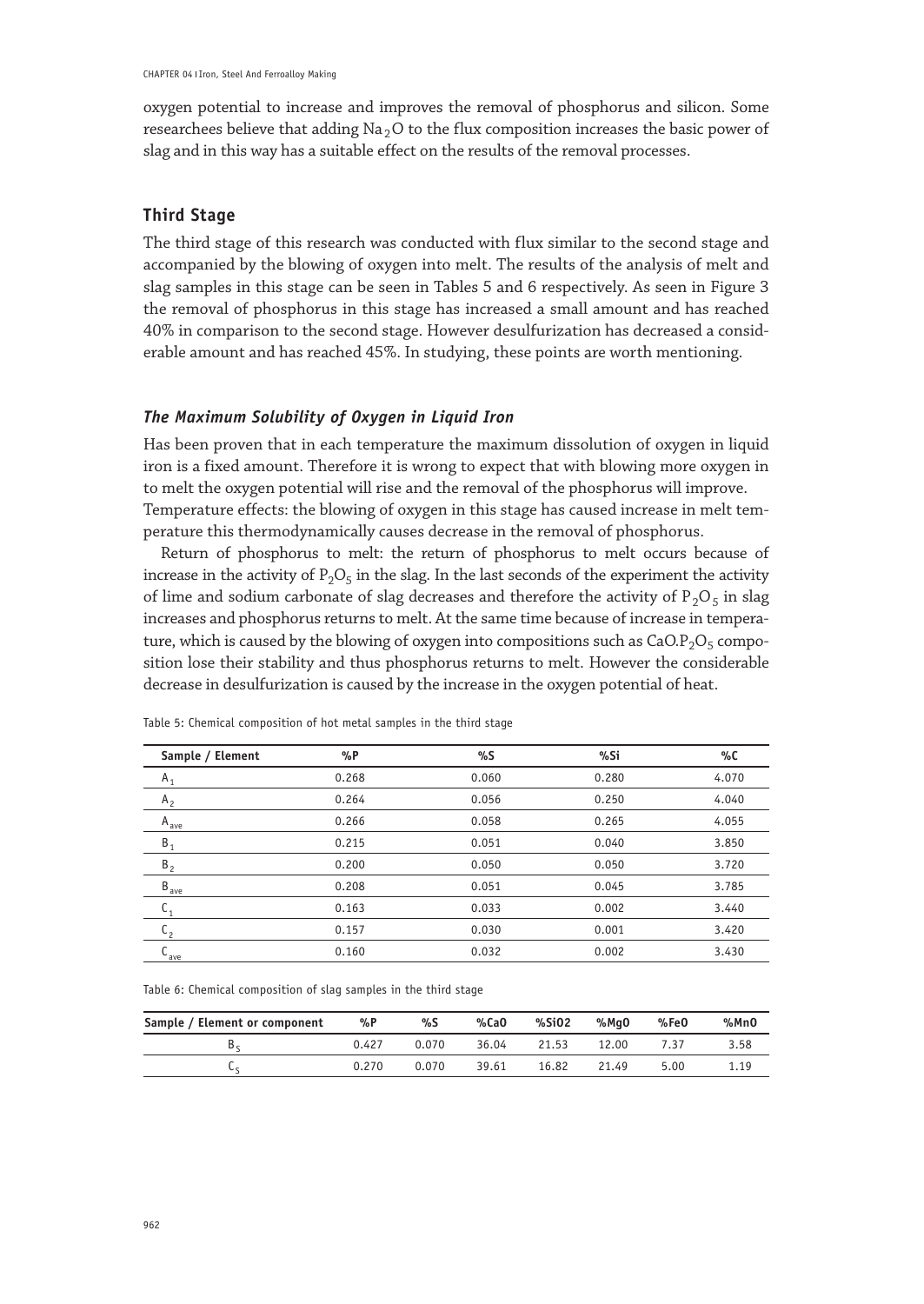Study of the Effect of Flux Type and Oxygen Blowing on Simultaneous...



Figure 3: The phosphorus, sulfurous and silicon change against time in third stage

The amount of melt's silicon needed in the dephosphorization reaction by studying the results of stage one of this research it was found that from the beginning to the end of the first 10 minute of the experiment phosphorus was not removed and there was decrease in the amount of silicon up to 14%. Therefore in this part it was tried to prove that the phosphorus removal reaction had begun in slag B in stage one, by using the results of the analysis of slag samples in this stage and experimental reactions. To study the effect of the amount of melt's silicon, first the amount of the oxygen dissolved in melt was calculated. This was done using the equilibrium of reaction of carbon and CO and considering that melt was saturated of carbon. The amount of dissolved oxygen was  $1.60 \times 10^{-2}$ . Then using the experimental reactions of 11 and 12 [9] that calculate the amount of equilibrium constant of oxidation of phosphorus and activity coefficient of  $P_2O_5$  in slag based on lime, the amount of equilibrium oxygen needed for the removal of phosphorus in this slag was calculated as  $4.69 \times 10^{-4}$ . The amount of oxygen dissolved in melt is sufficient to begin the removal reaction of phosphorus. Therefore lack of removal of phosphorus in stage one in slag B is associated to the amount of primary silicon of heat. Moreover, by using the silicon oxidation reaction and gaining the activity of  $SiO<sub>2</sub>$  from the ternary diagram [1] (Figure 4) and by substitution equilibrium oxygen of phosphorus under slag b in first stage to relation of silicon reaction, the amount of melt silicon content calculated as 0.14%. On the other hand, the amount of oxygen calculated from silicon reaction equilibrium and the amount of oxygen needed for the removal of phosphorus under slag B in the first stage are very close. Therefore it can be concluded that the result of this research shows that for beginning the phosphorus removal it is necessary that the amount of silicon in melt be reduced to lower than 0.15%.

Log K PO = 7.93 Log (%CaO + 0.3%MgO – 0.05%FeO) + (21660/T) – 26.929 (11)

$$
Log \gamma P_{205} = -0.985 (23X_{CaO} + 17X_{MgO} + 8X_{FeO}) - (22270/T) + 8.818
$$
 (12)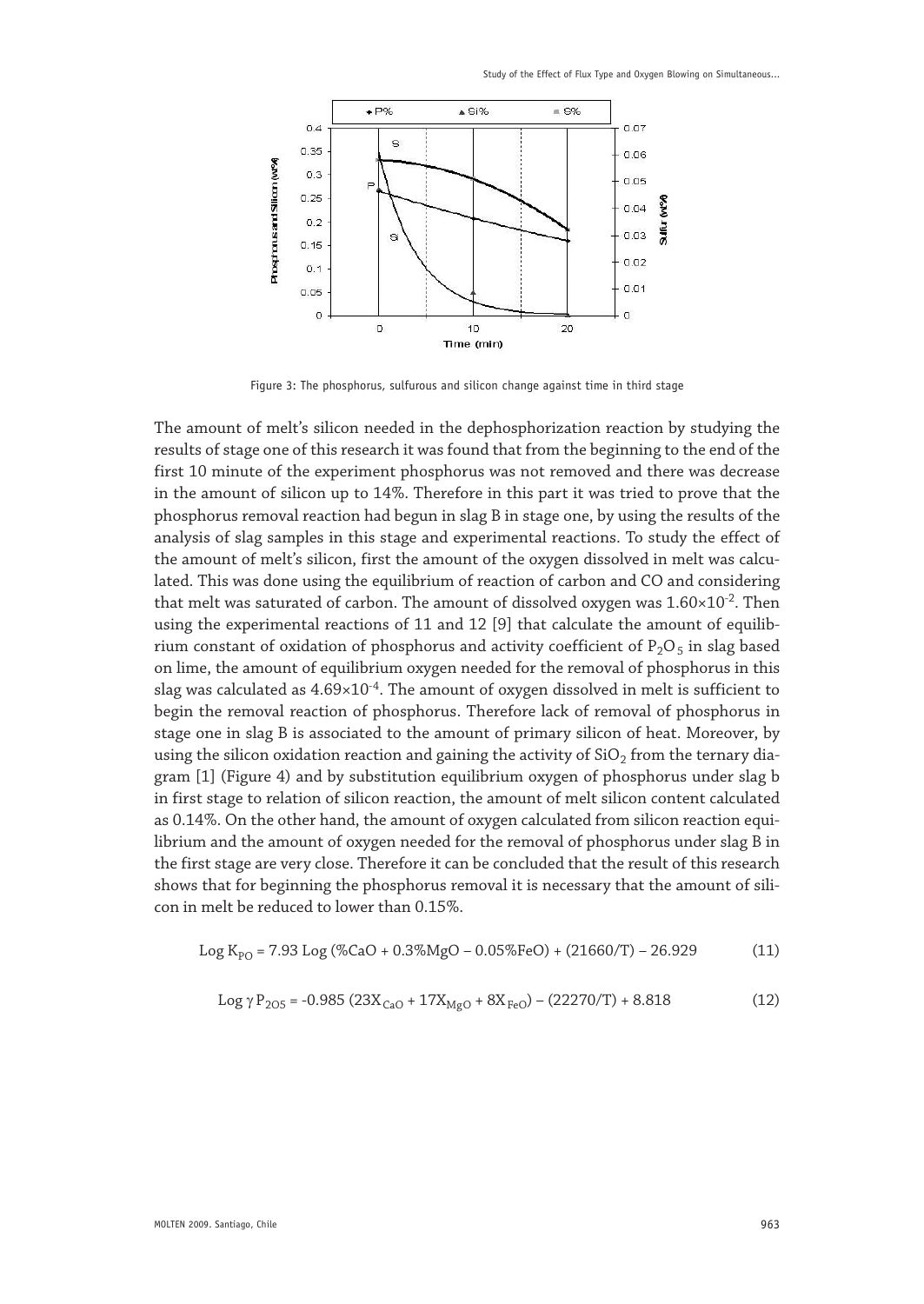

Figure 4: Activities of CaO and SiO<sub>2</sub> (by Gibbs-Duhem integration) in CaO-FeO-SiO<sub>2</sub> melts in equilibrium with liquid iron [1]

# **CONCLUSIONS**

- • Generally the simultaneous removal of phosphorus and sulfurous from molten iron with using basic flux based on lime is possible with a low oxide potential and without sodium carbonate.
- Adding a small amount of  $\text{Na}_2\text{O}$  to the flux composition based on lime increases the simultaneous removal of phosphorus and sulfurous considerably.
- The blowing of oxygen into melt increase the removal of phosphorus a small amount but decreases desulfurization considerably.
- By using basic flux based on lime containing 6 percent  $Na<sub>2</sub>O$  the modified condition of the simultaneous removal of phosphorus and sulfurous was gained in this research and there was a 35% Removal of phosphorus and 75% removal of sulfurous.
- • In was identified first the amount of primary silicon of heat should be decreased to less than 0.15% so that the removal of phosphorus can be possible.

# **NOMENCLATURE**

| $A_{(ave)}$           | = The average analysis of hot metal samples before the beginning of process in the<br>first stage.  |
|-----------------------|-----------------------------------------------------------------------------------------------------|
| $B_{(ave)}$           | = The average analysis of hot metal samples in the middle of process in the first<br>stage.         |
| $C_{(ave)}$           | = The average analysis of hot metal samples at the end of process in the first<br>stage.            |
| $A_{Na(ave)}$         | = The average analysis of hot metal samples before the beginning of process in the<br>second stage. |
| $B_{Na (ave)}$        | = The average analysis of hot metal samples in the middle of process in the second stage.           |
| $C_{\text{Na (ave)}}$ | = The average analysis of hot metal samples at the end of process in the second<br>stage            |